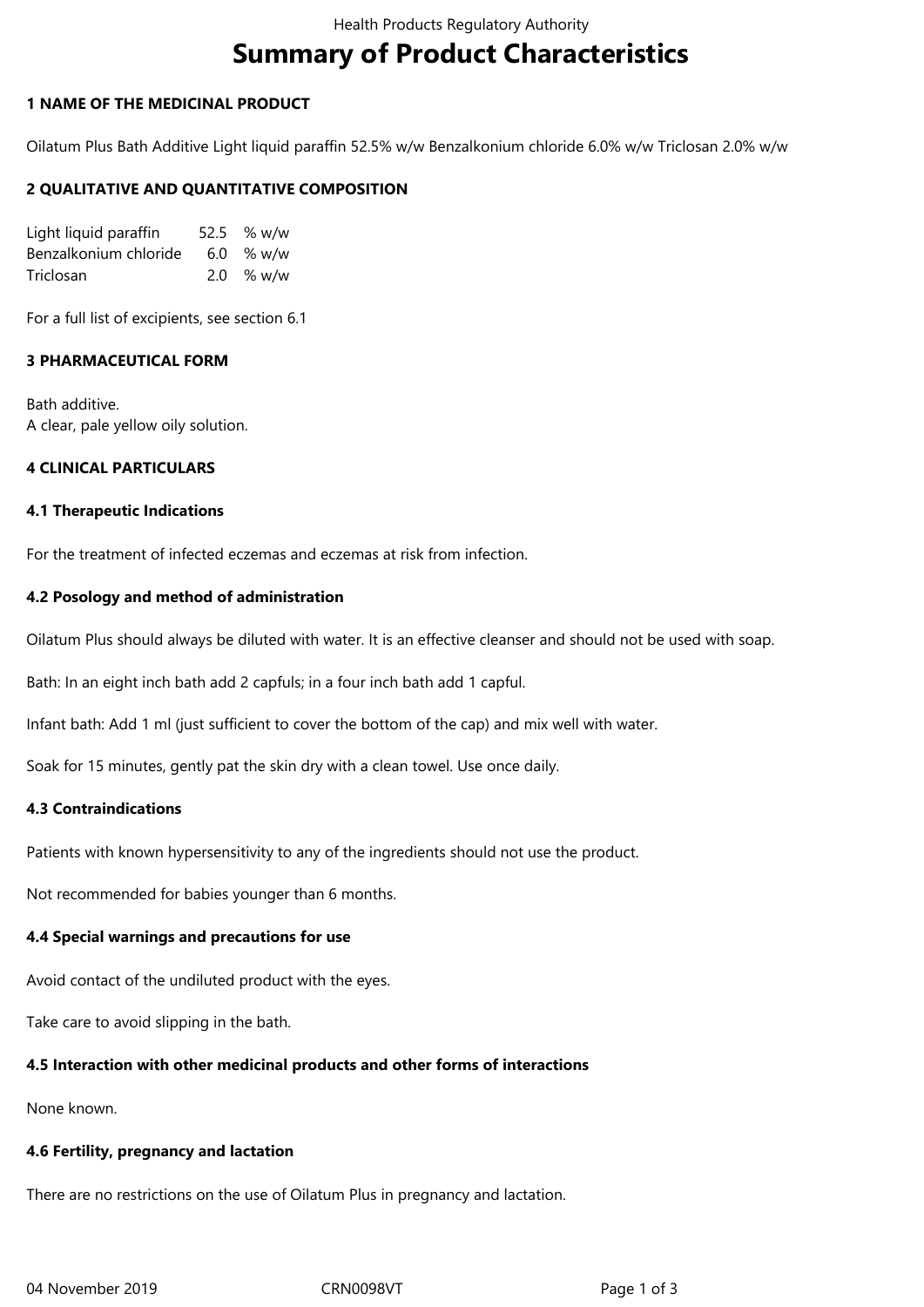None.

# **4.8 Undesirable effects**

None known.

#### Reporting of suspected adverse reactions

Reporting suspected adverse reactions after authorisation of the medicinal product is important. It allows continued monitoring of the benefit/risk balance of the medicinal product. Healthcare professionals are asked to report any suspected adverse reactions via HPRA Pharmacovigilance, Earlsfort Terrace, IRL - Dublin 2; Tel: +353 1 6764971; Fax: +353 1 6762517. Website: www.hpra.ie; E-mail: medsafety@hpra.ie.

# **4.9 Overdose**

Accident[al ingestion: O](http://www.hpra.ie/)ilatum [Plus is intended for](mailto:medsafety@hpra.ie) topical use only.Ingestion may cause gastro-intestinal irritation with vomiting and diarrhoea. Vomiting may result in foam aspiration. In the case of accidental ingestion, give 1 to 2 glasses of milk or water. If a large quantity of the product is ingested, the patient should be observed in hospital and the use of activated charcoal may be considered.

If the undiluted product comes into contact with the eye, reddening and watering may occur. Eye irrigation should be performed for 15 minutes and the eye examined under fluorescein stain. If there is persistent irritation or any uptake of fluorescein, the patient should be referred for ophthalmological opinion.

# **5 PHARMACOLOGICAL PROPERTIES**

#### **5.1 Pharmacodynamic properties**

Benzalkonium chloride and triclosan are anti-bacterial agents with proven efficacy against Staphylococcus aureus, the principal causative organism in infected eczemas.

Light liquid paraffin is an emollient widely used in the treatment of eczema.

#### **5.2 Pharmacokinetic properties**

Not applicable.

# **5.3 Preclinical safety data**

Not applicable.

# **6 PHARMACEUTICAL PARTICULARS**

#### **6.1 List of excipients**

Acetylated wool alcohols Isopropyl palmitate Oleyl alcohol Macrogol lauryl ether

# **6.2 Incompatibilities**

Not applicable.

# **6.3 Shelf life**

3 years.

04 November 2019 **CRN0098VT** CRN0098VT